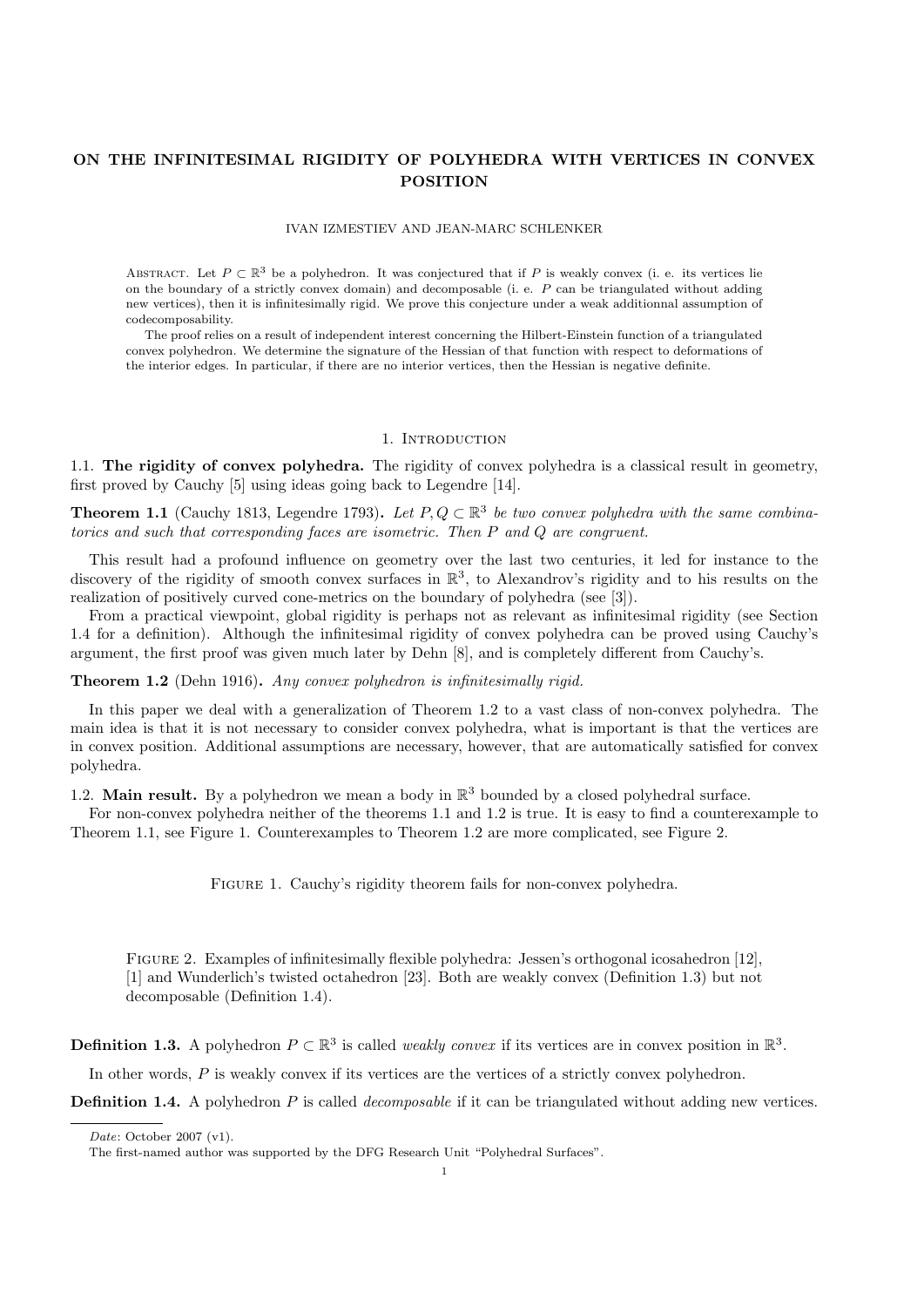In other words, every simplex of the triangulation must have vertices among those of P. Our work was motivated by the following conjecture.

### Conjecture 1.5. Every weakly convex decomposable polyhedron is infinitesimally rigid.

Any infinitesimally flexible polyhedron known to us fails to satisfy one of the assumptions of Conjecture 1.5. Thus, both polyhedra on Figure 2 are weakly convex but not decomposable. An infinitesimally flexible nonconvex octahedron pictured in [10] is decomposable but not weakly convex.

The main result of this paper is the proof of a weakening of Conjecture 1.5.

Theorem 1.6. Let P be a weakly convex, decomposable, and weakly codecomposable polyhedron. Then P is infinitesimally rigid.

Note that  $P$  is not required to be homeomorphic to a ball. The hypothesis that  $P$  is weakly codecomposable, however, appears to be quite weak for polyhedra homeomorphic to a ball. In the appendix we describe a simple example of a polyhedron which is not weakly codecomposable, however it is not homeomorphic to a ball; it's quite possible that this example can be modified fairly simply to make it contractible.

**Definition 1.7.** A polyhedron P is called *codecomposable* if its complement in conv P can be triangulated without adding new vertices. P is called *weakly codecomposable* if P is contained in a convex polyhedron  $Q$ , such that all vertices of P are vertices of Q and that the complement of P in  $Q$  can be triangulated without adding new vertices.

The examples of non-codecomposable weakly convex polyhedra homeomorphic to a ball are quite complicated [2], so a counterexample to Conjecture 1.5 would be difficult to construct. On the other hand, the codecomposability assumption is used in our proof of Theorem 1.6 in a very essential way. Thus the question whether the codecomposability assumption may be omitted remains wide open.

1.3. Earlier results. Conjecture 1.5 originated as a question in [20], where a related result was proved: if P is a decomposable polyhedron such that there exists an ellipsoid which intersects all edges of P but contains none of its vertices, then  $P$  is infinitesimally rigid. The proof relies on hyperbolic geometry, more precisely the properties of the volume of hyperideal hyperbolic polyhedra.

Two special cases of the conjecture were then proved in  $[6]$ : when P is a weakly convex suspension containing its north-south axis, and when P has only one concave edge, or two concave edges adjacent to a vertex. The proof for suspensions was based on stress arguments, while the proof of the other result used a refinement of Cauchy's argument.

More recently, it was proved in [21] that the conjecture holds when  $P$  is star-shaped with respect to one of its vertices. This implies the two results in [6]. The proof was based on recent results of [11] concerning convex caps. The result of  $[21]$  – and therefore the two results of  $[6]$  – are consequences of Theorem 1.6, since it is not difficult to show that a polyhedron which is star-shaped with respect to one of its vertices is codecomposable (the proof actually appears as a step in [21]).

1.4. Definitions. Let us set up the terminology.

Every polyhedron has faces, edges, and vertices. (Note that a face can be multiply connected.) For every polyhedron P its boundary  $\partial P$  can be triangulated without adding new vertices. This follows from the wellknown fact that every polygon, be it non-convex or multiply connected, can be cut into triangles by diagonals.

**Definition 1.8.** Let P be a polyhedron, and let S be a triangulation of its boundary with  $Vert(S) = \text{Vert}(P)$ . The polyhedron  $P$  is called *infinitesimally rigid* if every infinitesimal flex of the 1-skeleton of  $S$  is trivial.

By an *infinitesimal flex* of a graph in  $\mathbb{R}^3$  we mean an assignment of vectors to the vertices of the graph such that the displacements of the vertices in the assigned directions induce a zero first-order change of the edge lengths:

 $(p_i - p_j) \cdot (q_i - q_j) = 0$  for every edge  $p_i p_j$ ,

where  $q_i$  is the vector associated to the vertex  $p_i$ . An infinitesimal flex is called trivial if it is the restriction of an infinitesimal rigid motion of  $\mathbb{R}^3$ .

It is not hard to see that for any two triangulations  $S$  and  $S'$  as in Definition 1.8 a flex of  $S$  is a flex of  $S'$ . Thus the infinitesimal rigidity of a polyhedron is a well-defined notion.

We will need to deal with triangulations of the boundaries of polyhedra that contain additional vertices. Infinitesimal flexes and infinitesimal rigidity for such triangulated spheres are defined in the same way. Note that a triangulated sphere may be flexible even if it bounds a convex polyhedron, see Figure 3.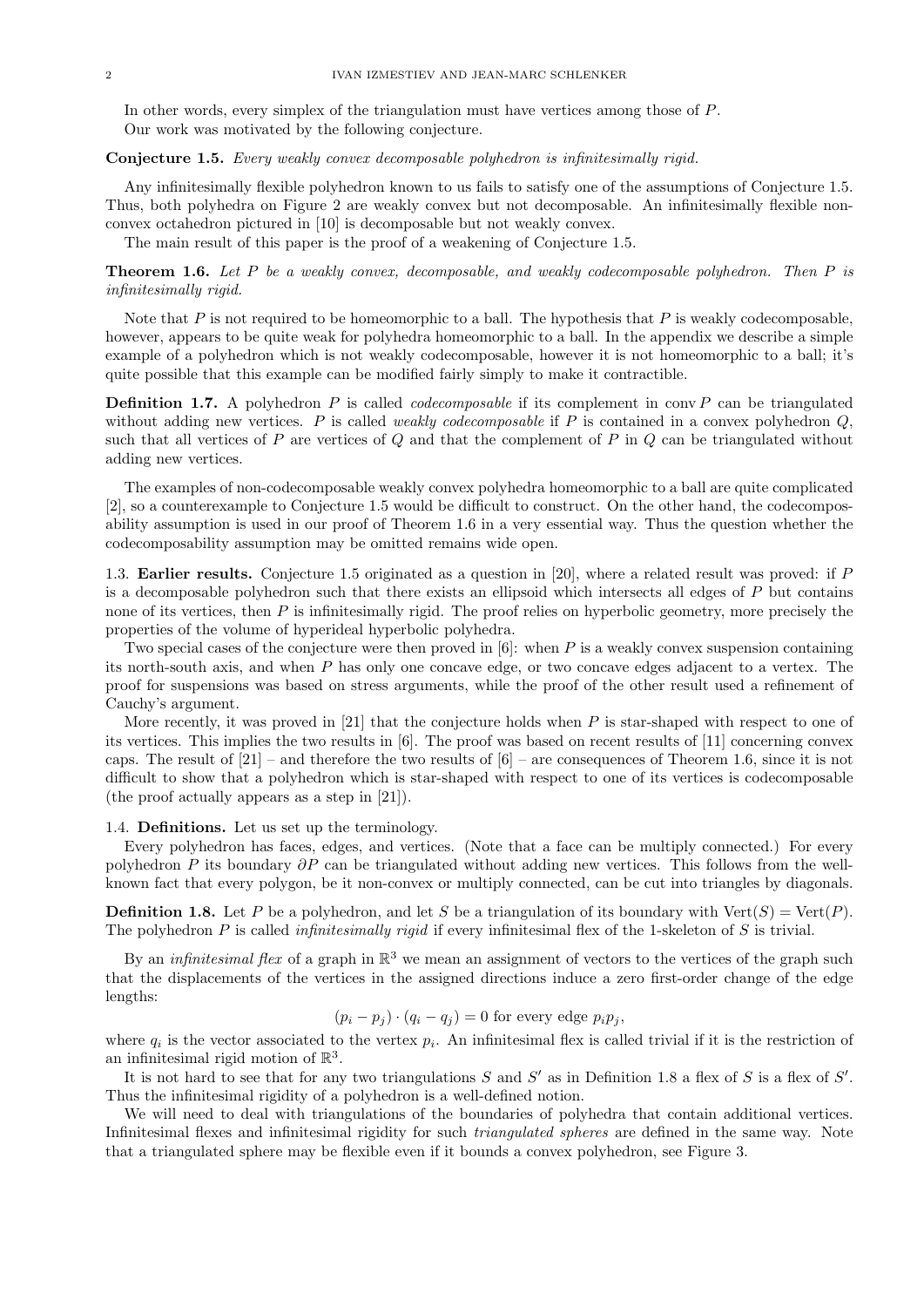**Definition 1.9.** Let S be a triangulation of the boundary of a polyhedron P. A vertex p of S is called a flat vertex if it lies in the interior of a face of P.

Figure 3. Convex triangulated sphere with a flat vertex. Moving this vertex in the vertical direction produces a non-trivial infinitesimal flex.

The following statement, which generalizes Dehn's theorem to convex simplicial spheres, will be useful below. Its proof follows directly from Dehn's Theorem, by considering the restriction of an infinitesimal flex to the non-flat vertices.

**Theorem 1.10.** Let S be a triangulation of the boundary of a convex polyhedron P. Then every infinitesimal flex of S is the sum of an infinitesimal rigid motion and of displacements of flat vertices in the directions orthogonal to their ambient faces.

1.5. The Hilbert-Einstein function. The proof of Theorem 1.6 is based on some striking properties of the discrete Hilbert-Einstein function, also known in the physics community as the Regge function [17]. First we have to define a space of deformations of a triangulated polyhedron.

**Definition 1.11.** Let T be a triangulation of a polyhedron P, and let  $e_1, \dots, e_n$  be the interior edges of T. We denote by  $\mathcal{D}_{P,T}$  the space of *n*-tuples  $(l_1, \dots, l_n) \in \mathbb{R}_{\geq 0}^n$  such that for every simplex  $\sigma$  of T, replacing the lengths of the edges of  $\sigma$  that are interior edges of T by the corresponding  $l_i$  produces a non-degenerate simplex.

For every element  $l \in \mathcal{D}_{P,T}$  there is an associated metric structure on P obtained by gluing the simplices with changed edge lengths. The resulting metric space is locally Euclidean except that it has cone singularities along the interior edges of T. For every  $i \in \{1, \dots, n\}$ , denote by  $\omega_i$  the total angle around  $e_i$  and by  $\kappa_i := 2\pi - \omega_i$ the singular curvature along  $e_i$ . Let  $e'_1, \dots, e'_r$  be the boundary edges of P; for every  $j \in \{1, \dots, r\}$  denote by  $\alpha_j$  the dihedral angle of P at  $e'_j$ , and by  $l'_j$  the length of  $e'_j$ .

**Definition 1.12.** The *Hilbert-Einstein function* on  $\mathcal{D}_{P,T}$  is given by the formula

$$
\mathcal{S}(l) := \sum_{i=1}^n l_i \kappa_i + \sum_{j=1}^r l'_j (\pi - \alpha_j) .
$$

1.6. The Schläfli formula. It is a key tool in polyhedral geometry. It has several generalizations, but the 3-dimensional Euclidean version states simply that, under a first-order deformation of any Euclidean polyhedron,

$$
(1) \qquad \qquad \sum_{e} l_{e} d\alpha_{e} = 0 \ ,
$$

where the sum is taken over all edges e, with  $l_e$  denoting the length of the edge e, and  $\alpha_e$  the dihedral angle at e. This equality is also known as the "Regge formula".

It follows directly from the Schläfli formula that, under any first-order variation of the lengths of the interior edges of a triangulation T of the polyhedron  $P$  — i.e., for any tangent vector to  $\mathcal{D}_{PT}$  — the first-order variation of  $S$  is simply

(2) 
$$
dS = \sum_{i=1}^{n} \kappa_i dl_i.
$$

As a consequence, the Hessian of S equals the Jacobian of the map  $(l_i)_{i=1}^n \mapsto (\kappa_i)_{i=1}^n$ .

**Definition 1.13.** Let T be a triangulation of a polyhedron P with n interior edges. Define the  $n \times n$  matrix  $M_T$  as

$$
M_T = \left(\frac{\partial \omega_i}{\partial l_j}\right) = -\left(\frac{\partial^2 \mathcal{S}}{\partial l_i \partial l_j}\right)
$$

.

The derivatives are taken at the point  $l \in \mathcal{D}_{P,T}$  that corresponds to the actual edge lengths in T.

The arguments in this paper use only  $M_T$ , and not directly the Hilbert-Einstein function S. The fact that  $M_T$  is minus the Hessian of S does imply, however, that  $M_T$  is symmetric.

The matrix  $M_T$  is directly related to the infinitesimal rigidity of  $P$ , an idea that goes back to Blaschke and Herglotz.  $<sup>1</sup>$ </sup>

 $1B$ laschke and Herglotz suggested that the critical points of the Hilbert-Einstein function on a manifold with boundary (in the smooth case), with fixed boundary metric, correspond to Einstein metrics, i.e., to constant curvature metrics in dimension 3. The analog of  $M_T$  in this context is the Hessian of the Hilbert-Einstein function.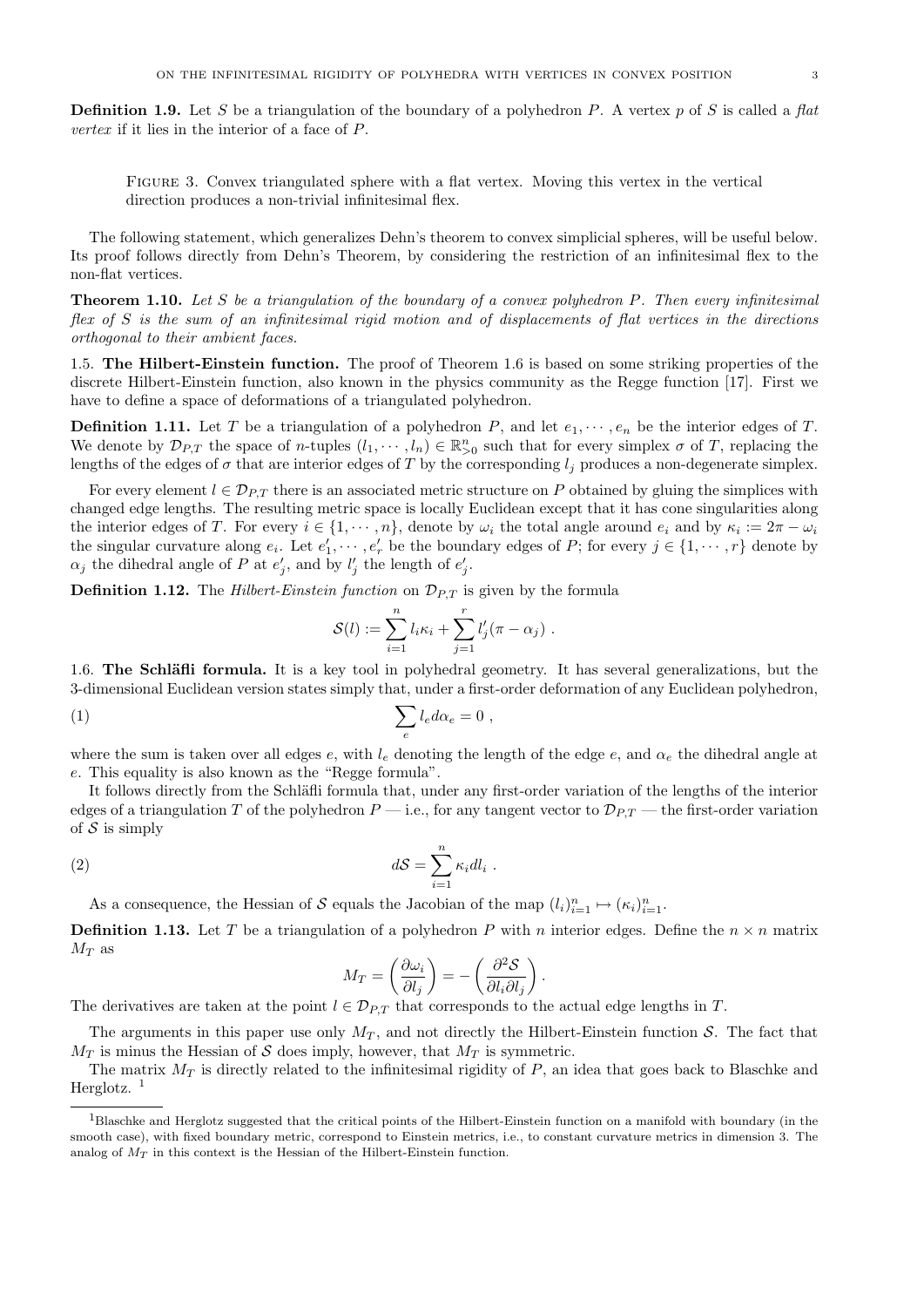**Lemma 1.14.** Let  $T$  be a triangulation of a polyhedron  $P$  without interior vertices. Then  $P$  is infinitesimally rigid if and only if  $M_T$  is non-degenerate.

The proof can be found in  $[4, 21]$ . It is based on the observation that an isometric deformation of P induces a first-order variation of the interior edge lengths but a zero variation of the angles around them.

1.7. The second-order behavior of S. The following is the key technical statement of the paper.

**Theorem 1.15.** Let P be a convex polyhedron, and let T be a triangulation of P with  $Vert(T) = \text{Vert}(P)$ . Then  $M_T$  is positive definite.

Theorem 1.15 is actually a special case of the following theorem that describes the signature of  $M_T$  for T any triangulation of P.

**Theorem 1.16.** Let P be a convex polyhedron, and let T be a triangulation of P with m interior and k flat vertices. Then the dimension of the kernel of  $M_T$  is  $3m + k$ , and  $M_T$  has m negative eigenvalues.

1.8. From Theorem 1.15 to Theorem 1.6. Let  $P$  be a polyhedron that satisfies the assumptions of Theorem 1.6. Since  $P$  is decomposable and weakly codecomposable, there exists a convex polyhedron  $Q$  such that all vertices of P are vertices of Q, and a a triangulation  $\overline{T}$  of Q that contains a triangulation T of P and whose vertices are only the vertices of  $Q$ . It is easy to see that the matrix  $M_T$  is then a principal minor of the matrix  $M_{\overline{T}}$ . By Theorem 1.15,  $M_{\overline{T}}$  is positive definite, thus  $M_T$  is positive definite as well. In particular,  $M_T$ is non-degenerate. Lemma 1.14 implies that the polyhedron  $P$  is infinitesimally rigid.

Since Theorem 1.15 is a special case of Theorem 1.16, the rest of this paper deals with proving Theorem 1.16.

1.9. Proving Theorem 1.16. The proof is based on a standard procedure. In order to show that the matrix  $M_T$  has the desired property for every triangulation T, we prove three points:

- any two triangulations can be connected by a sequence of moves;
- the moves don't affect the desired property;
- the property holds for a special triangulation.

These points are dealt with in the given order in the next three sections of the paper.

### 2. Connectedness of the set of triangulations

Moves on simplicial complexes are well-studies, see an overview in [15]. There are several theorems stating that any two triangulations of a given manifold can be connected by certain kinds of simplicial moves. Note, however, that we are in a different situation here, since we deal with triangulations of a fixed geometric object. Taking a closer look, one sees that a simplicial move is defined as a geometric move preceded and followed by a simplicial isomorphism. Performing an isomorphism is the possibility that is missing in our case.

To emphasize the difference between the combinatorial and the geometric situation, let us cite a negative result concerning geometric moves. Santos [18] exhibited two triangulations with the same set of vertices in  $\mathbb{R}^5$ that cannot be connected via  $2 \leftrightarrow 5$  and  $3 \leftrightarrow 4$  bistellar moves. For an overview on geometric bistellar moves see [19].

2.1. Geometric stellar moves: the Morelli-Włodarczyk theorem. A positive result on geometric simplicial moves was obtained by Morelli [16] and W lodarczyk [22]. As a crucial step in the proof of the weak Oda conjecture, they showed that any two triangulations of a convex polyhedron can be connected by a sequence of geometric stellar moves.

**Definition 2.1.** Let p be an interior point of a simplex  $\sigma \subset \mathbb{R}^n$ . The *starring* of  $\sigma$  at p is an operation that replaces  $\sigma$  by the cone with the apex p over the boundary of  $\sigma$ .

Let T be a triangulation of a subset of  $\mathbb{R}^n$ , let  $\sigma$  be a simplex of T, and let p be a point in the relative interior of  $\sigma$ . The operation of starring of T at p consists in replacing the star st  $\sigma$  of  $\sigma$  by the cone with apex p over the boundary of st  $\sigma$ . The operation inverse to starring is called *welding*.

Starrings and weldings are called stellar moves.

See Figures 4 and 5 for stellar moves in dimension 3. Figure 4 depicts starrings and weldings at interior points of  $T$ , Figure 5 — starrings and weldings at boundary points. Note that in the case of a boundary point our definition is not completely correct: a starring replaces st  $\sigma$  by the cone over  $\partial$  st  $\sigma \setminus \partial T$ .

Figure 4. Interior stellar moves in dimension 3.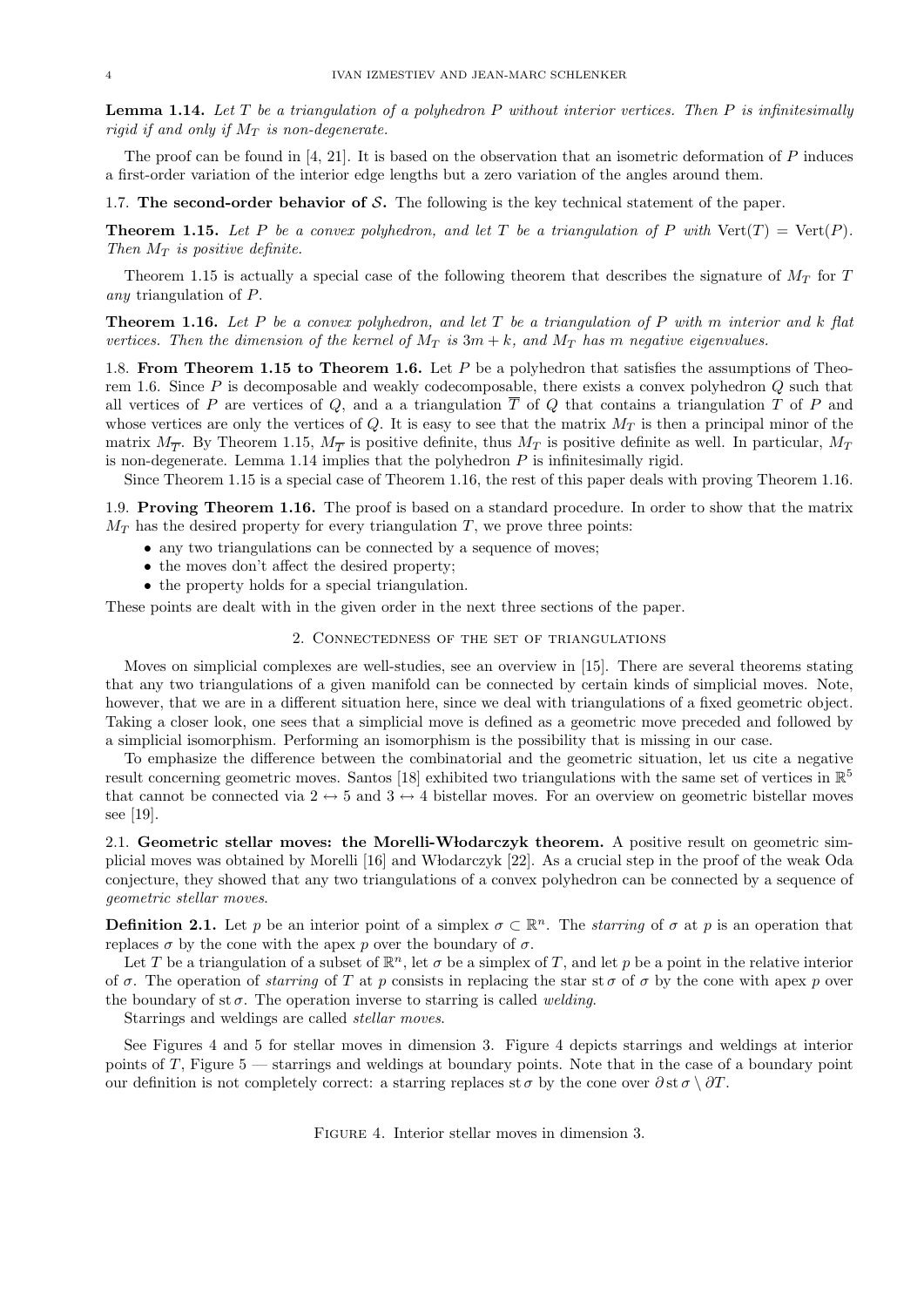Figure 5. Boundary stellar moves in dimension 3.

**Theorem 2.2** (Morelli [16], Włodarczyk [22]). Any two triangulations of a convex polyhedron  $P \subset \mathbb{R}^n$  can be connected by a sequence of geometric stellar moves.

We give here an outline of the Morelli's proof using more elementary language and tools. Outline of the proof. Let T and T' be two triangulations of P. A triangulation  $\Sigma$  of  $P \times [0,1]$  with  $\Sigma_{P \times \{1\}} = T$ and  $\Sigma|_{P\times\{0\}}=T'$  is called a *simplicial cobordism* between T and T'.

**Definition 2.3.** Let pr denote the orthogonal projection  $P \times [0, 1] \rightarrow P$ . A simplex  $\sigma \in \Sigma$  is called a *circuit* if  $\dim \text{pr}(\sigma) < \dim \sigma$  and  $\sigma$  is inclusion-minimal with this property.

Clearly, the stars of the circuits are simplicial balls with no vertical faces and

$$
\Sigma = \bigcup_{\sigma \text{ circuit}} \text{st}\,\sigma
$$

with disjoint interiors.

**Definition 2.4.** A simplicial cobordism  $\Sigma$  is called *collapsible* if there is a sequence of triangulations  $\Sigma$  =  $\Sigma_0, \Sigma_1, \ldots, \Sigma_N = \Sigma_{P \times \{0\}}$  such that

- $\Sigma_{i+1} = \Sigma_i \setminus \text{st } \sigma_i \text{ for a circuit } \sigma_i;$
- the upper boundary of  $\Sigma_i$  projects one-to-one on P for every i.

In other words,  $\Sigma$  is collapsible if it can be "dismantled with a crane".

**Lemma 2.5.** The triangulation  $pr(\partial^+\Sigma_{i+1})$  can be obtained from  $pr(\partial^+\Sigma_i)$  by a starring with a subsequent welding. Here  $\partial^+$  denotes the upper boundary.

*Proof.* For every circuit  $\sigma$  the transformation  $pr(\partial^+\sigma) \leadsto pr(\partial^-\sigma)$  is a bistellar move and can be realized by a starring and a welding. These extend to a starring and a welding in st $\sigma$ .

Thus, a collapsible simplicial cobordism between two triangulations gives rise to a sequence of stellar moves joining the triangulations.

**Definition 2.6.** A triangulation  $\Sigma$  is called *coherent* if there is a function  $h : \Sigma \to \mathbb{R}$  that is piecewise linear with respect to  $\Sigma$  and strictly convex across every facet of  $\Sigma$ . (Here  $|\Sigma| = \bigcup_{\sigma \in \Sigma} \sigma$  is the support of  $\Sigma$ .)

As an example, the reader can check that the barycentric subdivision of any polytope  $P$  is coherent – one can choose h taking on each vertex of the barycentric subdivision an integer value equal to the dimension of the corresponding face of P.

Lemma 2.7. A coherent simplicial cobordism is collapsible.

Proof. Let  $\sigma$  and  $\sigma'$  be two circuits of  $\Sigma$  such that some point of st  $\sigma$  lies directly above a point of st  $\sigma'$ . It follows that  $\frac{\partial h}{\partial x_{n+1}}|_{\sigma} > \frac{\partial h}{\partial x_{n+1}}|_{\sigma'}$ , where  $\frac{\partial}{\partial x_{n+1}}$  denotes the derivative in the vertical direction. Thus the stars of the circuits can be lifted up in the non-decreasing order of the vertical derivative of h on the circuits.

To prove the theorem, we construct a coherent cobordism between stellar subdivisions of  $T$  and  $T'$ . (By a stellar subdivision we mean the result of a sequence of starrings.)

**Lemma 2.8.** Let  $\Sigma$  and  $\Sigma'$  be two triangulations with the same support. Then  $\Sigma$  can be stellarly subdivided to a triangulation  $\Sigma''$  that refines  $\Sigma'$ .

The reader can find a proof of this classical statement in e.g. [9].

**Lemma 2.9.** Let  $\Sigma$  be an arbitrary triangulation. Then  $\Sigma$  can be stellarly subdivided to a coherent triangulation.

*Proof.* By Lemma 2.8, the barycentric triangulation of the support  $|\Sigma|$  of  $\Sigma$  can be stellarly subdivided to a triangulation  $\Sigma'$  that refines  $\Sigma$ . But the barycentric subdivision of any polytope is coherent. Since starring a coherent triangulation produces a coherent triangulation,  $\Sigma'$  is coherent.

Again by Lemma 2.8, the triangulation  $\Sigma$  can be stellarly subdivided to a triangulation  $\Sigma''$  that refines  $\Sigma'$ . We claim that  $\Sigma''$  is coherent.

Let h' be a piecewise linear and strictly convex function with respect to  $\Sigma'$ . Since  $\Sigma''$  stellarly subdivides every simplex  $\sigma$  of  $\Sigma$ , there exist functions  $h''_{\sigma}$ :  $\sigma \to \mathbb{R}$  piecewise linear and strictly convex with respect to  $\Sigma''$ . By an affine transformation one can achieve  $h''_{\sigma}$  |  $\partial \sigma = 0$  for every σ. Put  $h'' = h' + \epsilon h''_{\sigma}$  on σ. Then  $h''$  is piecewise linear with respect to  $\Sigma''$  and strictly convex across its facets for a sufficiently small positive  $\epsilon$ .  $\square$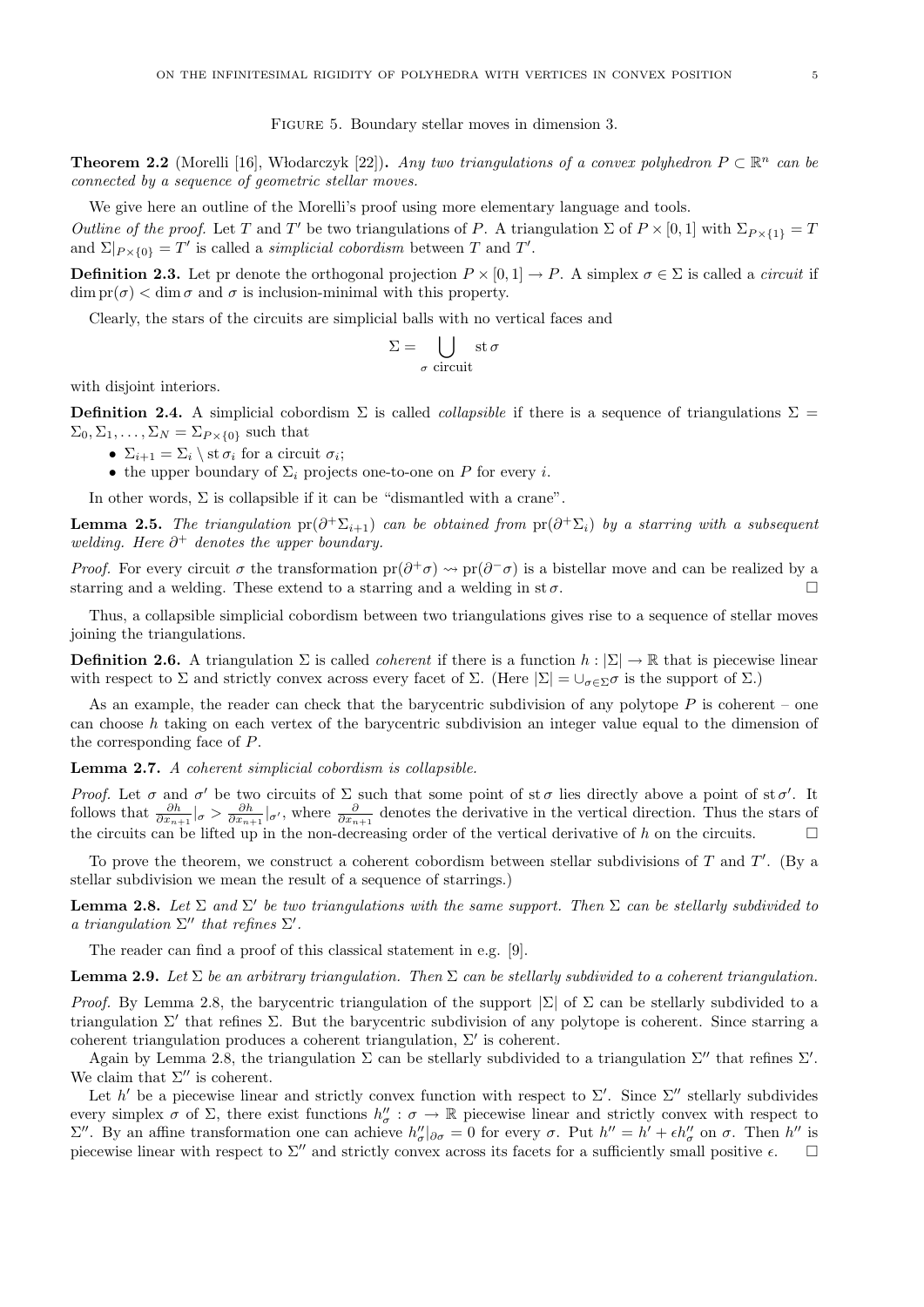Outline of the proof of Theorem 2.2. Applying Lemma 2.9 to an arbitrary simplicial cobordism  $\Sigma$  between T and T', we get a coherent simplicial cobordism  $\Sigma''$ . Since  $\Sigma''|_{P\times 1}$  and  $\Sigma''|_{P\times 0}$  are stellar subdivisions of T and  $T'$  respectively, this yields a sequence of stellar moves connecting  $T$  and  $T'$ . — Первый процесс в серверності процесс в серверності процесс в серверності процесс в серверності процесс в с<br>Процесс в серверності процесс в серверності процесс в серверності процесс в серверності процесс в серверності

2.2. Realizing interior stellar moves by bistellar moves. In order to simplify our task in the next section, we show that instead of interior stellar moves one can use bistellar or Pachner moves and continuous displacements of the vertices of the triangulation.

**Definition 2.10.** Let T be a triangulation of a subset of  $\mathbb{R}^3$ .

- Let  $\sigma$  be a 3-dimensional simplex of T. A 1  $\rightarrow$  4 Pachner move replaces  $\sigma$  by four smaller simplices sharing a vertex that is an interior point of  $\sigma$ .
- Let  $\sigma$  and  $\tau$  be two 3-simplices of T such that the union  $\sigma \cup \tau$  is a strictly convex bipyramid. A 2  $\rightarrow$  3 Pachner move replaces  $\sigma$  and  $\tau$  by three simplices sharing the edge that joins the opposite vertices of  $\sigma$ and  $\tau$ .
- A 3  $\rightarrow$  2 Pachner move is the inverse to a 2  $\rightarrow$  3 Pachner move.
- A 4  $\rightarrow$  1 Pachner move is the inverse to a 1  $\rightarrow$  4 Pachner move.

The Pachner moves are depicted on Figure 6.

FIGURE 6. The  $1 \leftrightarrow 4$  and  $2 \leftrightarrow 3$  Pachner moves.

Lemma 2.11. Any two triangulations of a convex polyhedron P can be connected by a sequence of Pachner moves, boundary stellar moves and continuous displacements of the interior vertices.

Proof. Due to Theorem 2.2 it suffices to show that every interior stellar move can be realized as a sequence of Pachner moves and vertex displacements. Since Pachner moves are invertible, we realize only interior starrings.

The starring in a 3-simplex is a  $1 \rightarrow 4$  Pachner move.

Consider the starring in a triangle, Figure 4, middle. Denote the vertices of the triangle to be starred by 1, 2, 3, and the two remaining vertices by a and b. Perform a  $1 \rightarrow 4$  move on the tetrahedron a123 and denote the new vertex by p. Then perform a  $2 \rightarrow 3$  move on the tetrahedra p123 and b123. Finally move the vertex p so that it lies in the triangle 123.

To realize a starring of an edge, we also first perform a sequence of Pachner moves to obtain a triangulation combinatorially equivalent to the starring, and then move the new vertex. Denote by  $a$  and  $b$  the vertices of the edge to be starred, and denote the vertices in the link of the edge ab by  $1, 2, \ldots, n$  in the cyclic order. Perform  $a_1 \rightarrow 4$  move on the tetrahedron abln. The new vertex p should be chosen so that the plane of the triangle abp does not pass through any other vertex. Let  $(k, k + 1)$  be the edge intersected by this plane. Perform a  $2 \rightarrow 3$  move on the tetrahedra ab1p and ab12, then a  $2 \rightarrow 3$  move on the tetrahedra ab2p and ab23, and so on. This sequence finishes with a 2  $\rightarrow$  3 move on  $ab(k-1)p$  and  $ab(k-1)k$ . After that apply a similar sequence of 2 → 3 moves on the other side starting with the tetrahedra abnp and  $abn(n-1)$  and finishing with  $ab(k+2)p$ and  $ab(k+2)(k+1)$ . Finally perform a  $3 \rightarrow 2$  move over the tetrahedra  $abpk$ ,  $abpk(k+1)$  and  $abk(k+1)$ . It remains to move the vertex p so that it lies on the edge ab.  $\square$ 

3. THE EFFECT OF THE ELEMENTARY MOVES ON THE SIGNATURE OF  $M_T$ 

In this Section we realize the second point of the plan outlined in Section 1.9. Namely, we show that if Theorem 1.16 holds for some triangulation  $T$ , then it holds for a triangulation  $T'$  that is obtained from  $T$  by an elementary move. An elementary move is either a Pachner move or a boundary stellar move or a continuous displacement of the interior vertices of T.

3.1. The rank of the matrix  $M_T$ . Here we prove a part of Theorem 1.16:

**Lemma 3.1.** The corank of the matrix  $M_T$  equals  $3m + k$ , where m is the number of the interior vertices and  $k$  is the number of flat boundary vertices in the triangulation  $T$ :

$$
\dim \ker M_T = 3m + k.
$$

*Proof.* If  $m > 0$  or  $k > 0$ , then it is easy to find a whole bunch of vectors in the kernel of  $M_T$ . Any continuous displacement of the interior vertices of  $T$  changes the lengths of the interior edges, but doesn't change the angles around them, which stay equal to  $2\pi$ . Similarly, moving a flat boundary vertex in the direction orthogonal to its ambient face doesn't change any of the angles  $\omega_i$ . It does change the lengths of the boundary edges incident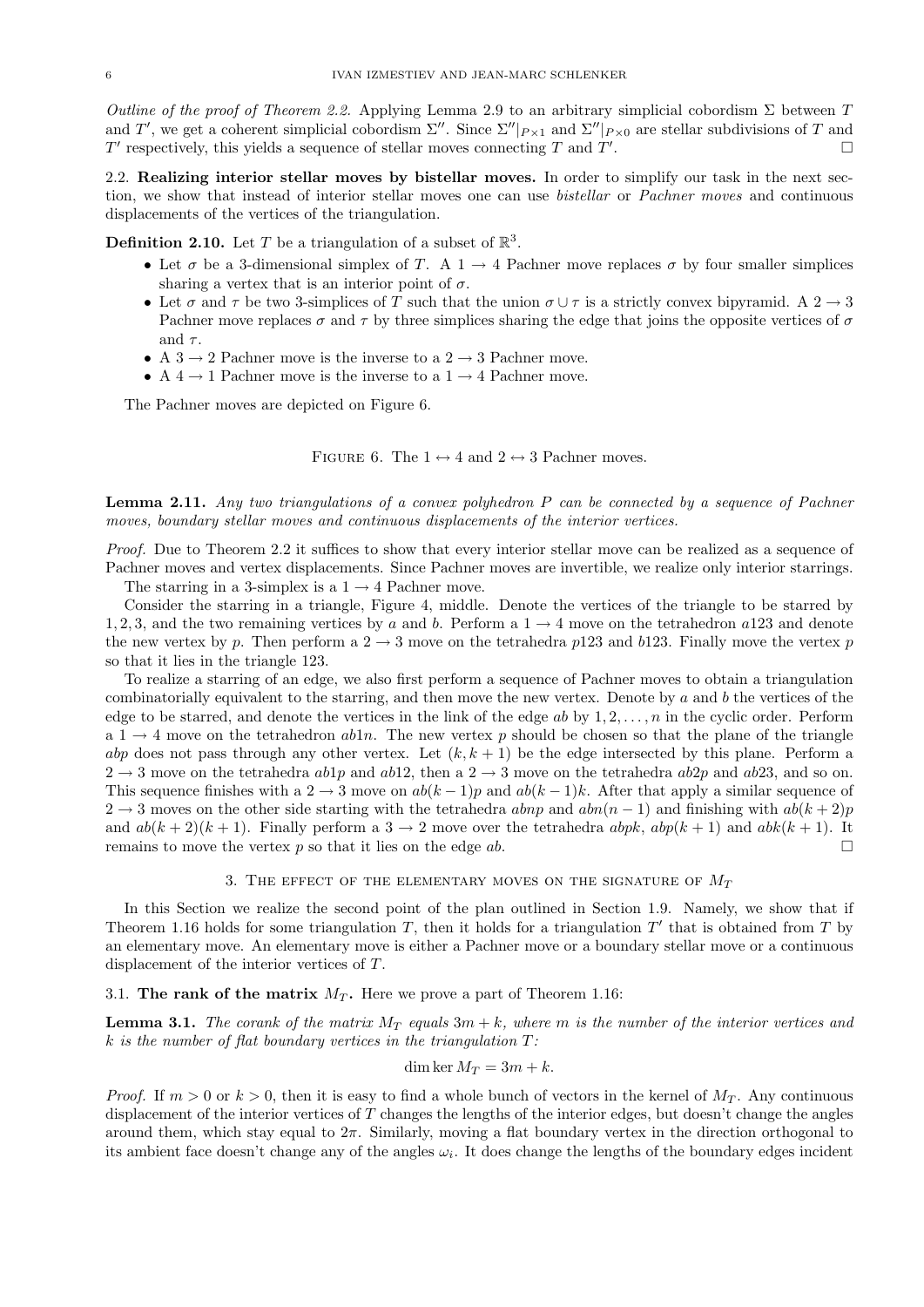to this vertex, but only in the second order. It follows that the variations of interior edge lengths induced by the orthogonal displacement of a flat boundary vertex belong to the kernel of  $M_T$ .

Being formal, let  $Q: \mathcal{V}(T) \to \mathbb{R}^3$  be an assignment to every vertex  $p_i$  of T of a vector  $q_i$  such that

(1)  $q_i = 0$  if  $p_i$  is a non-flat boundary vertex of T;

(2)  $q_i \perp F_i$  if  $p_i$  is a flat boundary vertex lying in the face  $F_i$  of P.

For every edge  $ij$  of  $T$  put

$$
\ell_{ij}^{Q} = \frac{p_i - p_j}{\|p_i - p_j\|} \cdot (q_i - q_j).
$$

It is easy to see that this formula gives the infinitesimal change of  $\ell_{ij}$  that results from the infinitesimal displacements of the vertices  $p_i, p_j$  by the vectors  $q_i, q_j$ . By the previous paragraph,  $\ell_{ij}^Q \in \text{ker } M_T$ .

Let us show that the span of the vectors  $\ell^Q$  has dimension  $3m + k$ . The correspondence between Q and  $\ell^Q$ is linear, and the space of assignments Q with properties (1) and (2) has dimension  $3m + k$ , so it suffices to show that  $\ell^Q = 0$  implies  $Q = 0$ . Indeed,  $\ell^Q = 0$  means that Q is an infinitesimal flex of the 1-skeleton of T, see Section 1.4. But T is infinitesimally rigid, since every simplex is. Thus  $\ell^Q = 0$  implies that Q is trivial. Since  $q_i = 0$  on the vertices of P, we have  $Q = 0$ .

It remains to show that any vector  $\ell \in \ker M_T$  has the form  $\ell^Q$  for some Q. Let  $p_1p_2p_3$  be a triangle of T. Choose  $q_1, q_2$ , and  $q_3$  arbitrarily. Let  $p_4$  be a vertex such that there is a simplex  $p_1p_2p_3p_4$  in T. The values of  $\ell_{i4}$ ,  $i = 1, 2, 3$  determine uniquely a vector  $q_4$  such that  $\ell_{i4} = \ell_{i4}^Q$  for  $i = 1, 2, 3$ . If ij is a boundary edge of T, then we put  $\ell_{ij} = 0$ . Similarly, we define  $q_5$  for the vertex  $p_5$  of a simplex that shares a face with  $p_1p_2p_3p_4$ . Proceeding in this manner, we can assign a vector  $q_i$  to every vertex  $p_i$ , if we show that this is well-defined (we extend our assignment along paths in the dual graph of  $T$ , and it needs to be shown that the extension does not depend on the choice of a path). It is not hard to see that this is ensured by the property  $M_T\ell = 0$ . Thus we have constructed an assignment  $Q: V(T) \to \mathbb{R}^3$  such that  $\ell = \ell^Q$ . Since  $\ell_{ij} = 0$  for every boundary edge ij of T, the vectors  $(q_i)|_{p_i \in \partial P}$  define an infinitesimal flex of the boundary of P. Due to Theorem 1.10, Q satisfies properties (1) and (2) above, after subtracting an infinitesimal motion. Thus the kernel of  $M_T$  consists of the vectors of the form  $\ell^Q$ .  $Q$ 

Corollary 3.2. Let T be a triangulation of a convex polyhedron P. Consider a continuous displacement of the vertices of  $T$  such that no simplex of the triangulation degenerates, the underlying space of  $T$  remains a convex polyhedron, all flat boundary vertices remain flat, and non-flat remain non-flat. Then the signature of the matrix  $M_T$  does not change during this deformation.

*Proof.* Due to Lemma 3.1, the rank of  $M_T$  does not change during the deformation. Hence no eigenvalue changes its sign.

#### 3.2. The effect of the Pachner moves.

**Lemma 3.3.** Let P be a convex polyhedron, and let T and T' be two triangulations of P such that T' is obtained from T by a 2  $\rightarrow$  3 Pachner move. Then the statement of Theorem 1.16 applies to T if and only if it applies  $to T'.$ 

*Proof.* Since triangulations  $T$  and  $T'$  have the same number of interior and flat boundary vertices, the matrices  $M_T$  and  $M_{T'}$  have the same corank by Lemma 3.1. It remains to show that  $M_T$  and  $M_{T'}$  have the same number of negative eigenvalues.

Matrices  $M_T$  and  $M_{T'}$  define symmetric bilinear forms (that are denoted by the same letters) on the spaces  $\mathbb{R}^{\mathcal{E}_{\text{int}}(T)}$  and  $\mathbb{R}^{\mathcal{E}_{\text{int}}(T')}$ , respectively. Here  $\mathcal{E}_{\text{int}}(T)$  denotes the set of interior edges of the triangulation T. Note that  $\mathcal{E}_{\text{int}}(T') = \mathcal{E}_{\text{int}}(T) \cup \{e_0\}$ , where  $e_0$  is the vertical edge on the lower right of Figure 6. Extend  $M_T$  to a symmetric bilinear form on  $\mathbb{R}^{\mathcal{E}_{int}(T')}$  by augmenting the matrix  $M_T$  with a zero row and a zero column, and put

$$
\Phi = M_{T'} - M_T.
$$

By Definition 1.13, we have

$$
\Phi = \left(\frac{\partial (\omega_i' - \omega_i)}{\partial \ell_j}\right)_{i,j \in \mathcal{E}_{\text{int}}(T')},
$$

where we put  $\frac{\partial \omega_0}{\partial \ell_j} = 0$  for all j.

Denote those edges on the upper right of Figure 6 that are interior edges of T by  $e_1, \ldots, e_s$ . Note that  $\omega_i = \omega'_i$ as functions of the edge lengths for all  $i \notin \{0, \ldots, s\}$ . Thus, the matrix  $\Phi$  reduces to an  $(s + 1) \times (s + 1)$  matrix with rows corresponding to the edges  $e_0, \ldots, e_s$ .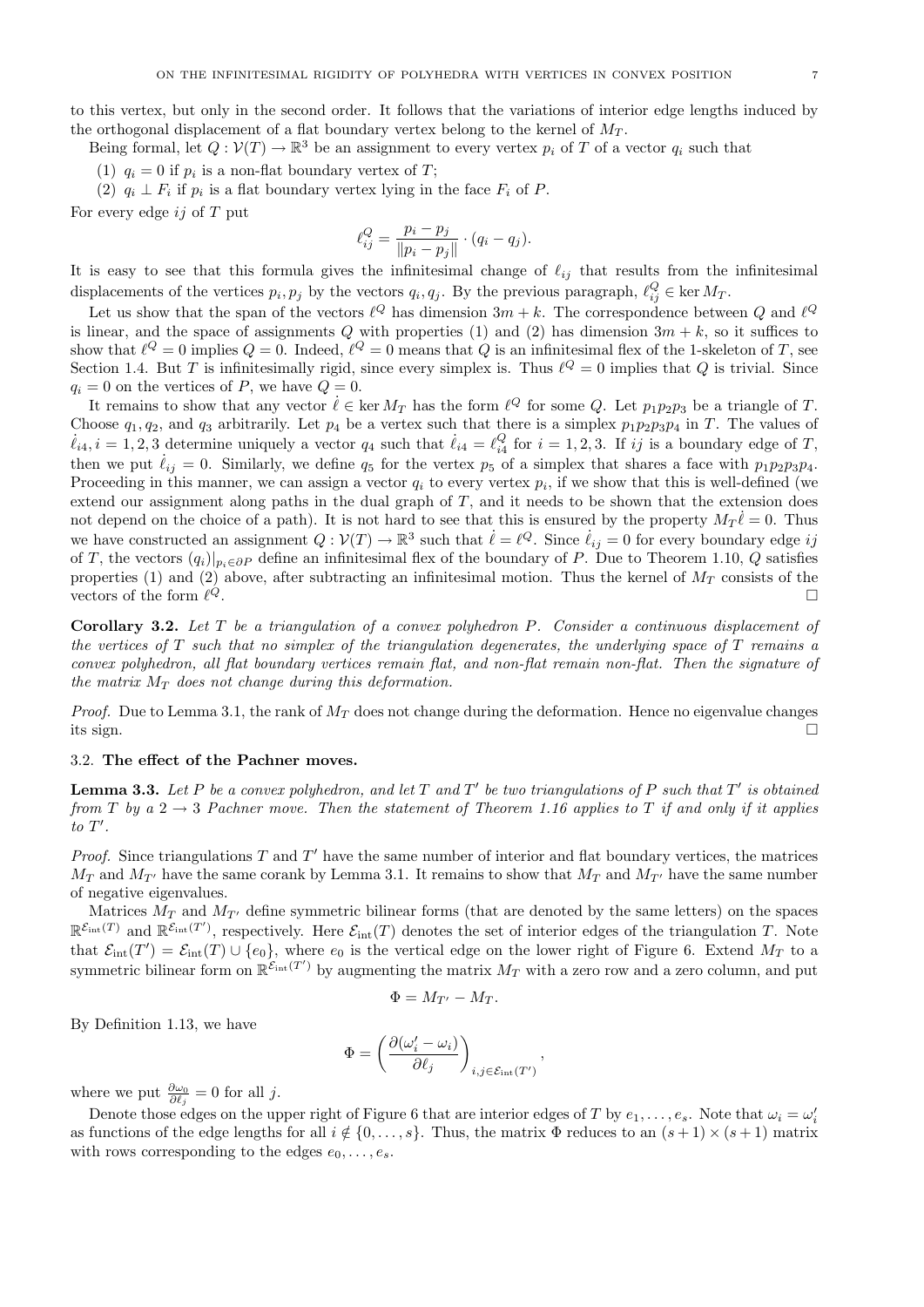We claim that the matrix  $\Phi$  is positive semidefinite of rank 1. To construct a vector in the kernel of  $\Phi$ , note that during any continuous deformation of the bipyramid on Figure 6 we have  $\omega_i = \omega'_i$  as functions of edge lengths for  $i = 1, \ldots, s$ , while  $\omega'_0$  is identically  $2\pi$ . Thus if we choose  $\ell_1, \ldots, \ell_s$  arbitrarily and define  $\ell_0$  as the infinitesimal change of the length of  $e_0$  under the corresponding infinitesimal deformation of the bipyramid, then we have  $\Phi \dot{\ell} = 0$ . Therefore rank  $\Phi \leq 1$ . The infinitesimal rigidity of the bypiramid implies  $\frac{\partial \omega'_0}{\partial \ell_0} \neq 0$ , thus we have

rank  $\Phi = 1$ .

Since the space of convex by piramids is connected, it suffices to prove the positive semidefiniteness of  $\Phi$  in some special case. In the case when all edges of the bypiramid have equal length one can easily see that  $\frac{\partial \omega'_0}{\partial \ell_0} > 0$ , which implies the positivity of the unique eigenvalue of Φ.

The equation

$$
rank M_{T'} = rank M_T + 1 = rank M_T + rank \Phi
$$

implies that ker  $M_T$  and ker  $\Phi$  intersect transversally and ker  $M_{T'}$  = ker  $M_T \cap$  ker  $\Phi$ . Therefore

$$
rank(M_T + t\Phi) = rank M_T + 1
$$

for all  $t \neq 0$ . The Courant minimax principle [7, Chapter I, §4] implies that the eigenvalues of  $M_T + \epsilon \Phi$  are larger than or equal to the corresponding eigenvalues of  $M_T$ . It follows that when  $M_T$  is deformed into  $M_{T'}$  via  ${M_T + t\Phi}_{t\in[0,1]}$ , exactly one of the zero eigenvalues of  $M_T$  becomes positive, and all of the non-zero eigenvalues preserve their sign. Thus  $M_{T'}$  has the same number of negative eigenvalues as  $M_T$  and the lemma is proved.  $\Box$ 

**Lemma 3.4.** Let P be a convex polyhedron, and let T and T' be two triangulations of P such that T' is obtained from T by a 1  $\rightarrow$  4 Pachner move. Then the statement of Theorem 1.16 applies to T if and only if it applies  $to T'.$ 

*Proof.* The same arguments as in the proof of Lemma 3.3 work. The triangulation  $T'$  has one interior vertex more that the triangulation  $T$  and four interior edges more than  $T$ . Due to Lemma 3.1, we have

$$
rank M_{T'} = rank M_T + 1,
$$

and we have to prove that  $M_{T'}$  has the same number of positive eigenvalues as  $M_T$  and one negative eigenvalue more. For this it suffices to show that the quadratic form

$$
\Phi = M_{T'} - M_T
$$

is negative semidefinite of rank 1. In the same way as in the proof of Lemma 3.3, one shows that rank  $\Phi \leq 1$ . After that, it suffices to show that the restriction of  $\Phi$  to the space spanned by the variations of lengths of the four interior edges on the lower left of Figure 6 is non-trivial and negative semidefinite. The non-triviality follows from the infinitesimal rigidity of the simplex, and it suffices to check the negative semidefiniteness in some convenient special case.

### 3.3. The effect of the boundary stellar moves.

**Lemma 3.5.** Let P be a convex polyhedron, and let T and T' be two triangulations of P such that T' is obtained from  $T$  by the starring of a boundary 2-simplex. Then the statement of Theorem 1.16 applies to  $T$  if and only if it applies to  $T'$ .

Proof. We have

# rank  $M_{T'} =$ rank  $M_T$

and need to show that  $M_{T'}$  has the same signature as  $M_T$ . This is true because in fact  $M_{T'} = M_T$  – more precisely,  $M_{T'}$  is obtained from  $M_T$  by adding a column and a row, each with all elements equal to zero. This can be shown using the explicit formulas for  $\frac{\partial \omega_i}{\partial \ell_j}$  and  $\frac{\partial \omega'_i}{\partial \ell_j}$  from [4, Section 3.1] and [13].

**Lemma 3.6.** Let P be a convex polyhedron, and let T and T' be two triangulations of P such that T' is obtained from  $T$  by the starring of a boundary 1-simplex. Then the statement of Theorem 1.16 applies to  $T$  if and only if it applies to  $T'$ .

Proof. The strategy is the same as in the proofs of Lemmas 3.3 and 3.4. Put

$$
\Phi = M_{T'} - M_T
$$

and note that by Lemma 3.1

(3) 
$$
\operatorname{rank} M_{T'} = \operatorname{rank} M_T + i,
$$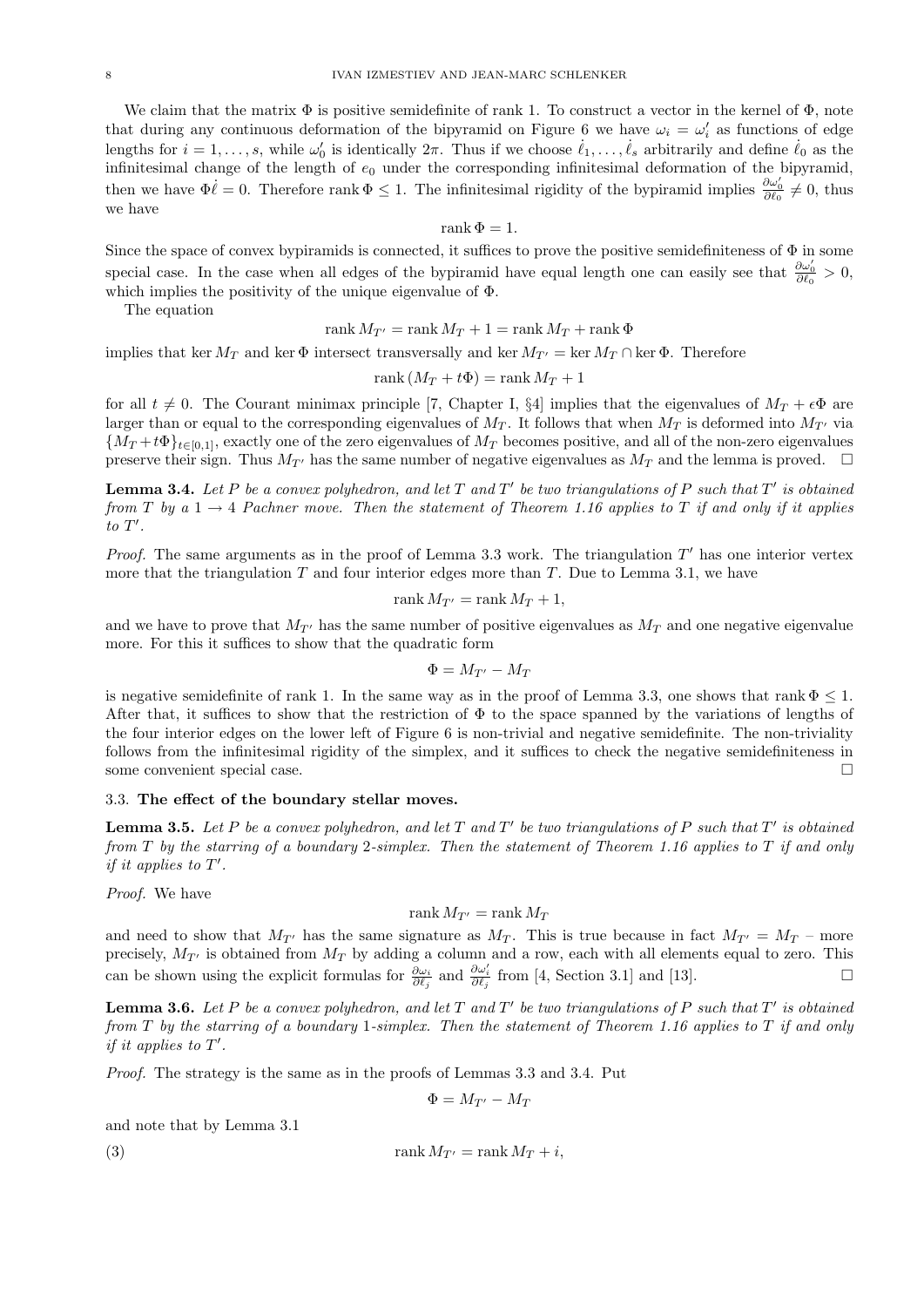where i is one less than the number of simplices incident to the starred edge (e.g. in the right column of Figure 5,  $i = 2$ ). As in the proof of Lemma 3.3, one shows that rank  $\Phi \leq i$ . Then (3) implies

### rank  $\Phi = i$ .

Since we aim to show that  $M_{T'}$  has the same number of negative eigenvalues as  $M_T$ , it suffices to show that  $\Phi$ is positively semidefinite.

Let  $\Psi$  be the  $i \times i$  principal minor of  $\Phi$  formed by the rows and columns that correspond to the interior edges of the triangulation on the lower right of Figure 5. We claim that  $\Psi$  is positively definite, which implies the nonnegativity of Φ. The proof is by continuity argument as in Lemma 3.3. In order to prove the non-degeneracy of  $\Psi$ , it suffices to show that the framework of the boundary edges on the lower right of Figure 5 is infinitesimally rigid. Note that the framework on the upper right of Figure 5 is infinitesimally rigid, since it is formed by skeleta of 3-simplices that are rigid. This implies the infinitesimal rigidity of the boundary framework on the lower right (an easy exercise in applying the definition of an infinitesimal flex). Now consider a deformation of the triangulation on the upper right that makes the underlying polyhedron convex. This deformation can be extended to a deformation of the triangulation on the lower right. Since the matrix  $\Psi$  remains non-degenerate during the deformation, its signature is preserved. After the polyhedron is made convex, push the starring vertex off the starred edge so that the vertices of the triangulation are in the convex position. This also preserves the signature of  $\Psi$ . In the final position  $\Psi$  is positive due to Theorem 4.1.

4. INVESTIGATING  $M_T$  for a special triangulation T.

Let P be a convex polyhedron. Let S be a triangulation of  $\partial P$  with Vert(S) = Vert(P), and let p be a vertex of P. Consider the triangulation T that consists of simplices with a common vertex  $p$  and opposite faces the triangles of  $S$  disjoint with  $p$ .

# **Theorem 4.1.** The matrix  $M_T$  is positive definite.

*Proof.* This is proved in [21]. Formally, it is a special case of [21, Theorem 1.5] that claims that  $M_T$  is positive if P is weakly convex and star-shaped with respect to the vertex  $p$ . The proof uses the positivity of the corresponding matrix for convex caps [11, Lemma 6, Theorem 5] and the projective invariance of the infinitesimal rigidity [21, Section 5].

Theorem 4.1 accomplishes the plan outlined in Section 1.9. Theorem 1.16 is proved, and therewith Theorem 1.6.

### Appendix A. A polyhedron which is not weakly codecomposable

We describe in this appendix a simple example of a polyhedron which is not weakly codecomposable in the sense of Definition 1.7.

**Definition A.1.** Let  $\theta \in (-2\pi/3, 2\pi/3)$ . The twisted octahedron  $Oct_{\theta}$  is the polyhedron with vertices  $A, B, C, A', B', C'$  of coordinates respectively  $(1, 0, 1)$ ,  $(\cos(2\pi/3), \sin(2\pi/3), 1)$ ,  $(\cos(4\pi/3), \sin(4\pi/3), 1)$ ,  $(\cos(-\pi + \theta), \sin(-\pi + \theta), -1), (\cos(-\pi/3 + \theta), \sin(-\pi/3 + \theta), -1), (\cos(\pi/3 + \theta), \sin(\pi/3 + \theta), -1).$  The edges are the segments joining A to B' and C', B to A' and C', C to A' and B', and the faces are the triangles  $(ABC), (A'B'C'), (AB'C'), (A'BC'), (A'B'C), (ABC'), (AB'C), (A'BC).$ 

Note that  $Oct_{\pm \frac{\pi}{2}}$  is a Wunderlich's twisted octahedron, see Figure 2, right.

**Proposition A.2.** Oct<sub>θ</sub> is embedded for all  $\theta \in (-2\pi/3, 2\pi/3)$ .

For  $\theta \in (-2\pi/3, 2\pi/3)$  we call  $A_t(\theta)$  the area of the intersection of  $Oct_\theta$ ) with the horizontal plane  $\{z = t\}$ .

**Proposition A.3.**  $\lim_{\theta \to 2\pi/3} A_0(\theta) = 0$ .

Let K be a large enough convex polygon in the plane  $Oxy$  (it suffices to require that the interior of K contains the disk  $x^2 + y^2 \le 1$ ). Consider the polyhedron  $P_\theta = \text{conv}(A, B, C, A', B', C', K) \setminus Oct_\theta$  homeomorphic to a solid torus.

# **Lemma A.4.** For  $\theta$  close enough to  $2\pi/3$ ,  $P_{\theta}$  is not weakly codecomposable.

*Proof.* Suppose that  $P_{\theta}$  is weakly codecomposable. Then there exists a convex polyhedron  $Q_{\theta} \supset P_{\theta}$  such that  $Q_{\theta} \setminus P_{\theta}$  can be triangulated without interior vertex. Let  $S_1, \dots, S_n$  be the simplices in this triangulation which intersect  $Oct_{\theta} \cap (Oxy)$ . For each  $i \in \{1, \dots, n\}$ , let  $a_i(t)$  be the area of the intersection of  $S_i$  with the horizontal plane  $\{z = t\}.$ 

Each of the  $S_i$  can have either: